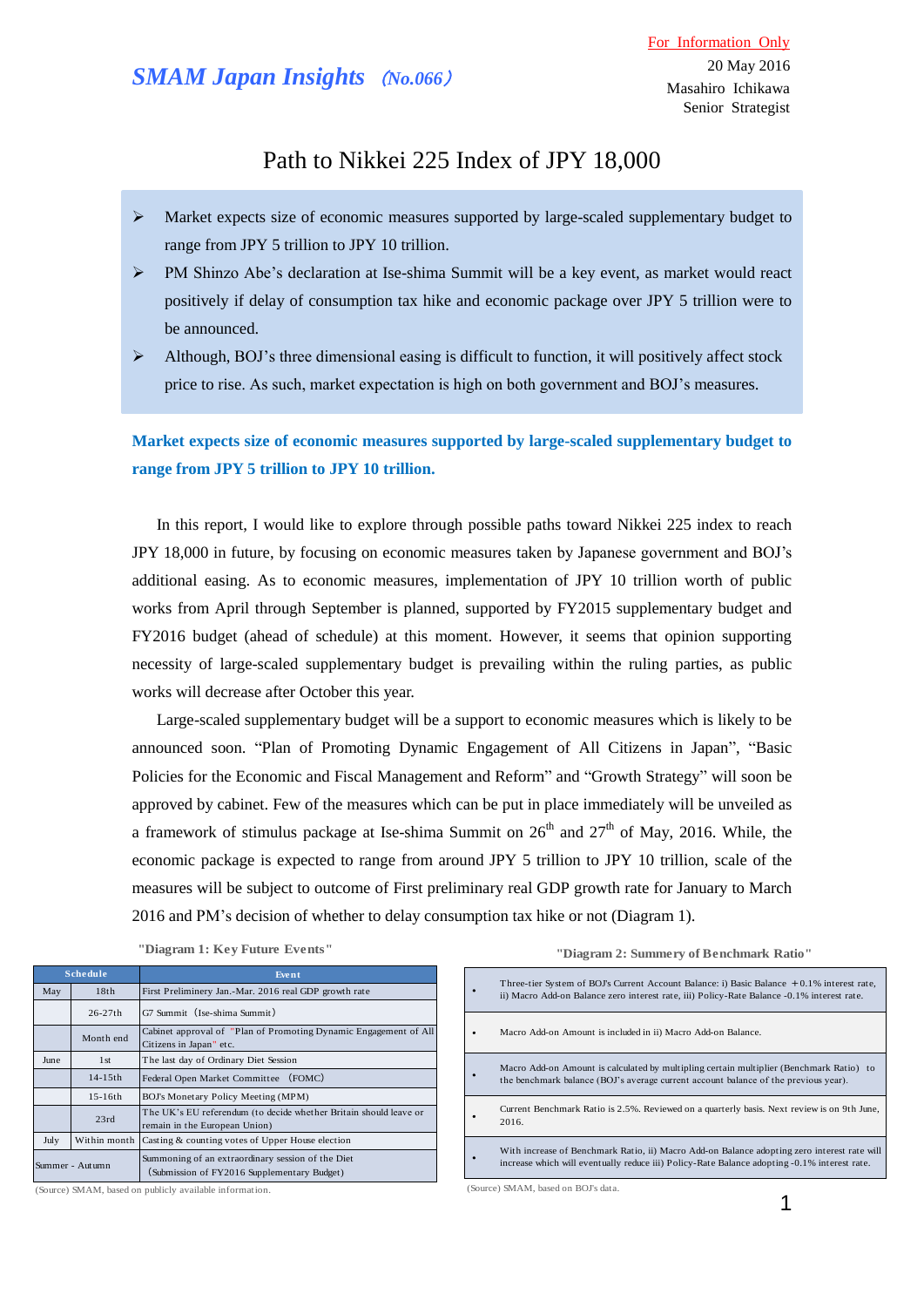**PM Shinzo Abe's declaration at Ise-shima Summit will be a key event, as market would react positively if delay of consumption tax hike and economic measures over JPY 5 trillion were to be announced.**

If consumption tax hike is postponed, size of the economic measures will likely be not as large as is expected. Market is already focusing on length of postponement. Some expectation emerges as; PM Shinzo Abe would (i) put off the tax hike for 3 years until April 2020, (ii) dissolve the lower house before summer of 2018, (iii) extend his office term as president of the ruling party (LDP) for 2 years from September 2018 and (iv) hold upper house election in summer of 2019. Japanese stock market will react positively to delay of consumption tax hike for 3 years and economic measures based on over JPY 5 trillion.

 The economic measures are expected to include (i) public investment such as infrastructure improvement, (ii) support of labor conditions mainly to improve environment surrounding child rearing and care nursing, and (iii) stimulation of consumption by issuance of premium shopping vouchers. Not only the scale of economic measures but also number of policies included, which can impel sustainable economic growth is a key. A focal event will be to what extent PM Abe's declaration can send message in accord with other member nations, despite that agreement on collaborative fiscal stimulus seems difficult to be achieved at the Ise-shima Summit.

### **Although, BOJ's three dimensional easing is difficult to function, it will positively affect stock price to rise. As such, market expectation is high on both government and BOJ's measures.**

 If BOJ's three dimensional easing (expansion of quantitative and qualitative monetary easing with a negative interest rate) will come during its Monetary Policy Meeting on  $15<sup>th</sup>$  and  $16<sup>th</sup>$  June 2016, market will likely respond with stock price hike. However, it is not easy for the BOJ to go with further easing, as JGB is already in shortage for quantitative easing and liquidity in short-term money market has lowered by negative interest rate. Therefore, if (i) JGB is additionally issued to fund the economic measures and (ii) Macro Add-on Balance (zero interest rate is adopted) is to increase by dramatic rise of Benchmark Ratio on  $9<sup>th</sup>$  June 2016, they are expected to lead to improvement of supply and demand balance of JGB and reduction of burden of negative interest rate to financial institutions (Diagram 2).

 It is possible to assume Nikkei 225 index to rise towards milestone of JPY 18,000, if (i) consumption tax were to be delayed for 3 years, (ii) the economic package of over JPY 5 trillion were put in place and (iii) BOJ were to implement three dimensional easing. Please note that this is